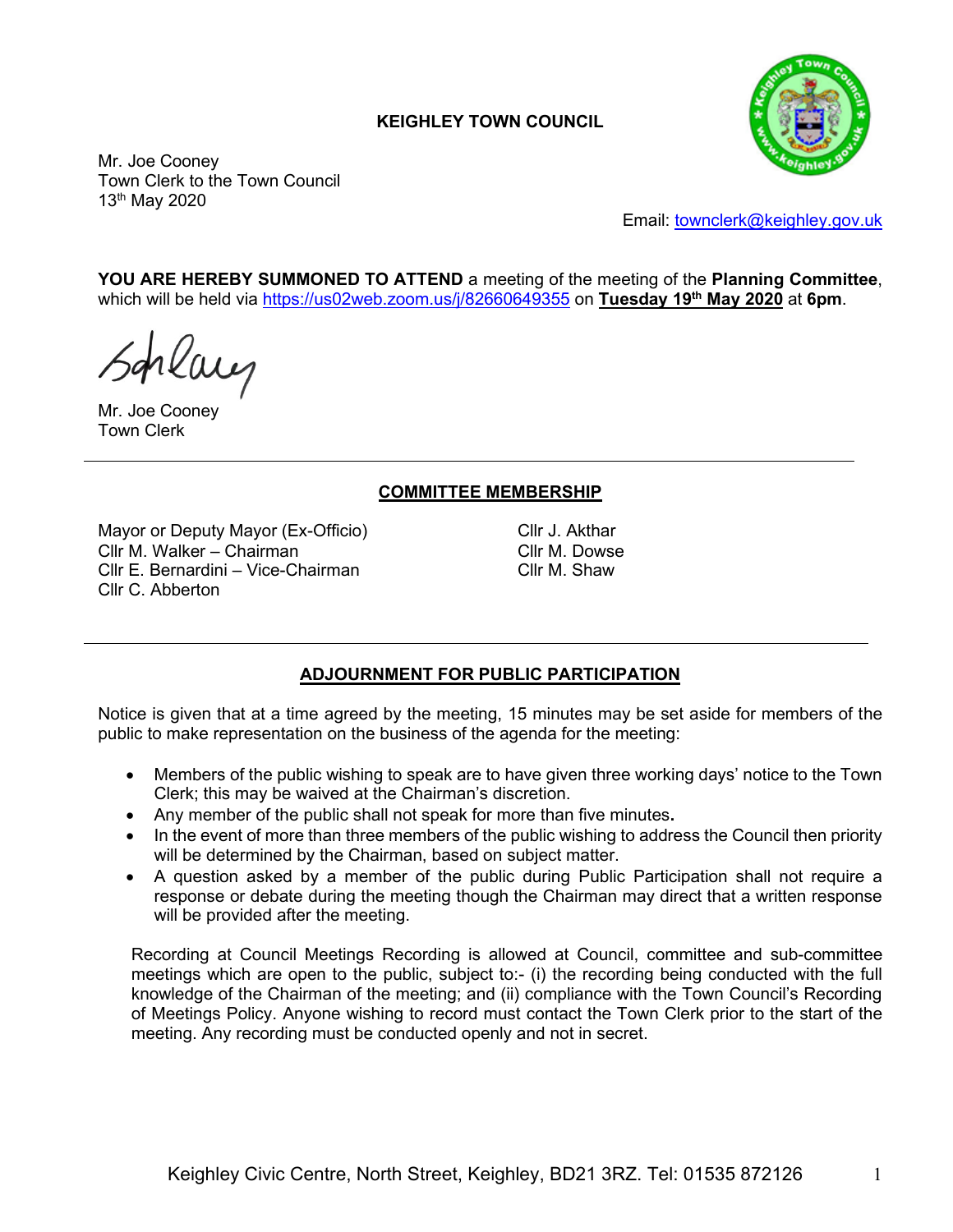### **AGENDA**

# **1. Fire safety announcement**

### **2. Apologies for absence**

Members are asked to receive apologies of absence for this meeting.

### **3. Declarations of Interest**

To receive declarations of interest under consideration on this agenda in accordance with the Localism Act 2011 s32 and The Relevant Authorities (Disclosable Pecuniary Interests) Regulations 2012.

(Members are reminded that should you declare a pecuniary interest at a meeting, it is your responsibility to inform the Monitoring Officer).

- i) Declarations of Interest from Members
- ii) Declarations of Interest from Officers

# **4. Public Question Time and Participation**

Members of the public are advised that they are welcome to ask questions about items on the Agenda. It is not always possible to give a verbal response at the meeting and questions may receive a written reply.

No resolution can be made under this item.

Questions should relate to matters of Town Council policy or practice and not relate to the individual affairs of either the questioner or any other named person.

#### **5. Minutes**

Members are asked to approve the minutes of the Planning Committee meeting held on Tuesday  $10^{th}$  March 2020 and  $5^{th}$  May 2020.

*Copies attached*

#### **6. Committee comments on Planning Applications**

Members are asked to consider and comment on the following:

- I) New applications
- 1. 20/01532/HOU -3 Sunnydale Park East Morton Keighley West Yorkshire BD20 5UF First floor extension and internal alterations to form annexe
- 2. 20/01512/FUL– 22 24 Goose Eye Laycock Keighley West Yorkshire BD22 0PD Conversion of existing dwelling into two dwellings with 2 storey rear extension
- 3. 20/01513/LBC– 22 24 Goose Eye Laycock Keighley, BD22 0PD, Conversion of existing dwelling into two dwellings with 2 storey rear extension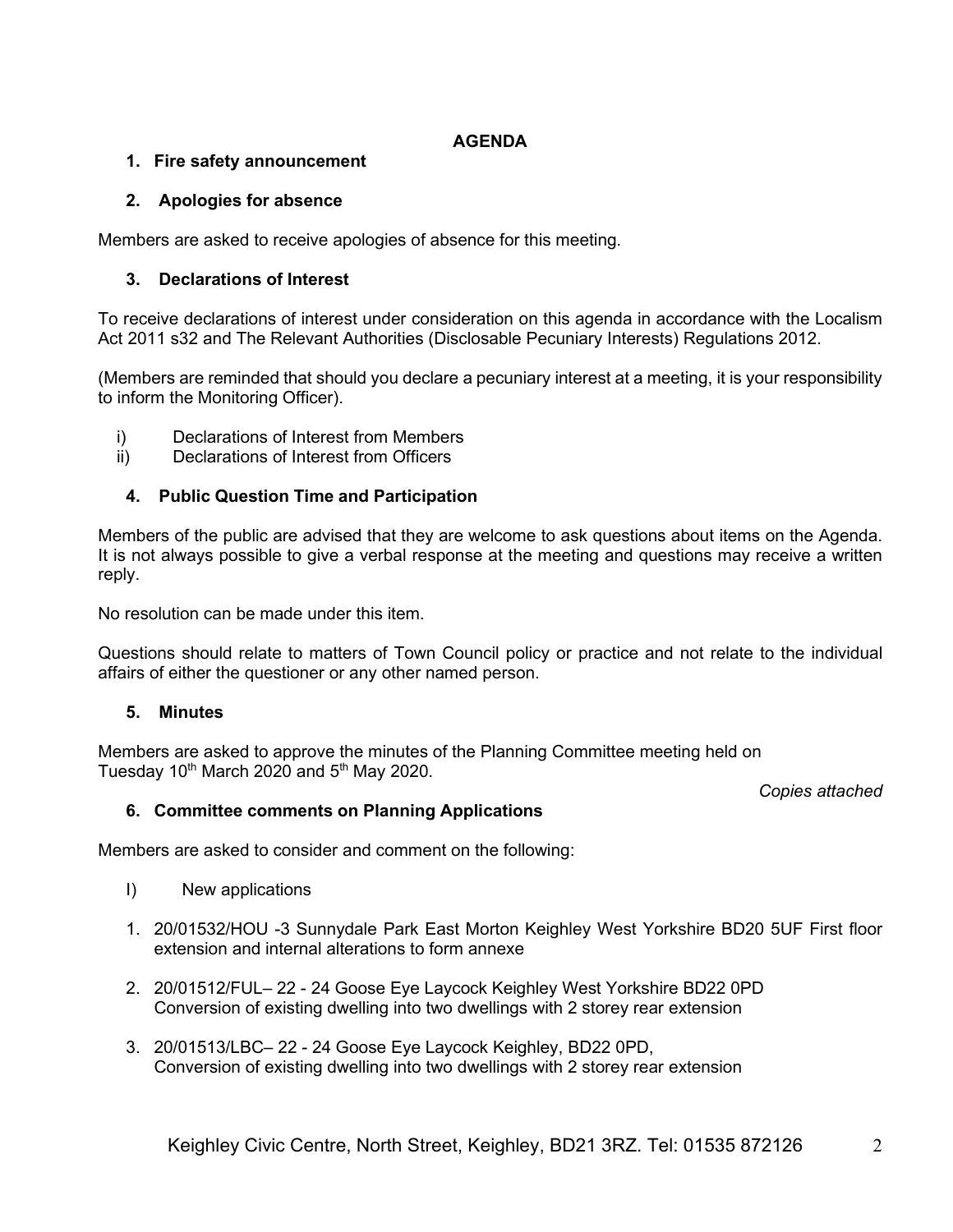- 4. 20/01487/HOU– Low Barn High Hollins Farm Hollins Lane Keighley, BD20 6LX Construction of storage and workshop to existing dwelling
- 5. 20/01473/FUL Hebble Bank Providence Lane Oakworth Keighley West, BD22 7QS Change of use of two workshops (Class B2 General Industrial) to Class A3 Cafe/Daytime Hub including reconfigured associated car park
- 6. 20/01466/HOU 1 Back Shaw Farm Back Shaw Lane Keighley, BD21 5QU Alterations to existing garage and workshop
- 7. 20/01461/HOU– 45 Roedhelm Road East Morton Keighley, BD20 5RF Construction of single storey rear extension
- 8. 20/01216/HOU 8 Griffe Gardens Oakworth Keighley, BD22 7PL Removal of existing porch and construction of new porch/cloakroom
- 9. 20/01384/FUL Slippery Stones Farm Cragg Bottom Road Oldfield Keighley, BD22 0JL Barn conversion to form one dwelling
- 10. 20/01378/FUL Land to Front Of 82 And 84 Banks Lane Riddlesden Keighley, BD20 5PJ Construction of two detached dwellings (amendments to application ref.18/00885/FUL to house design)
- 11. 20/01364/FUL Land West Of 182 Sykes Head Keighley Road Oakworth Keighley BD22 7ES Residential development of 2 two-storey detached dwellings and parking
- 12. 20/01389/PAR Agricultural Building Tarn Lane Laycock Keighley Change of use of agricultural building and land to dwelling house and associated building operations
- iii) Applications Granted

None

iv) Applications Refused

None

v) Other Planning Matters

None

#### **7. Delegation of comments on Planning Applications**

Members are asked to agree any applications to be delegated to the Town Clerk for comment.